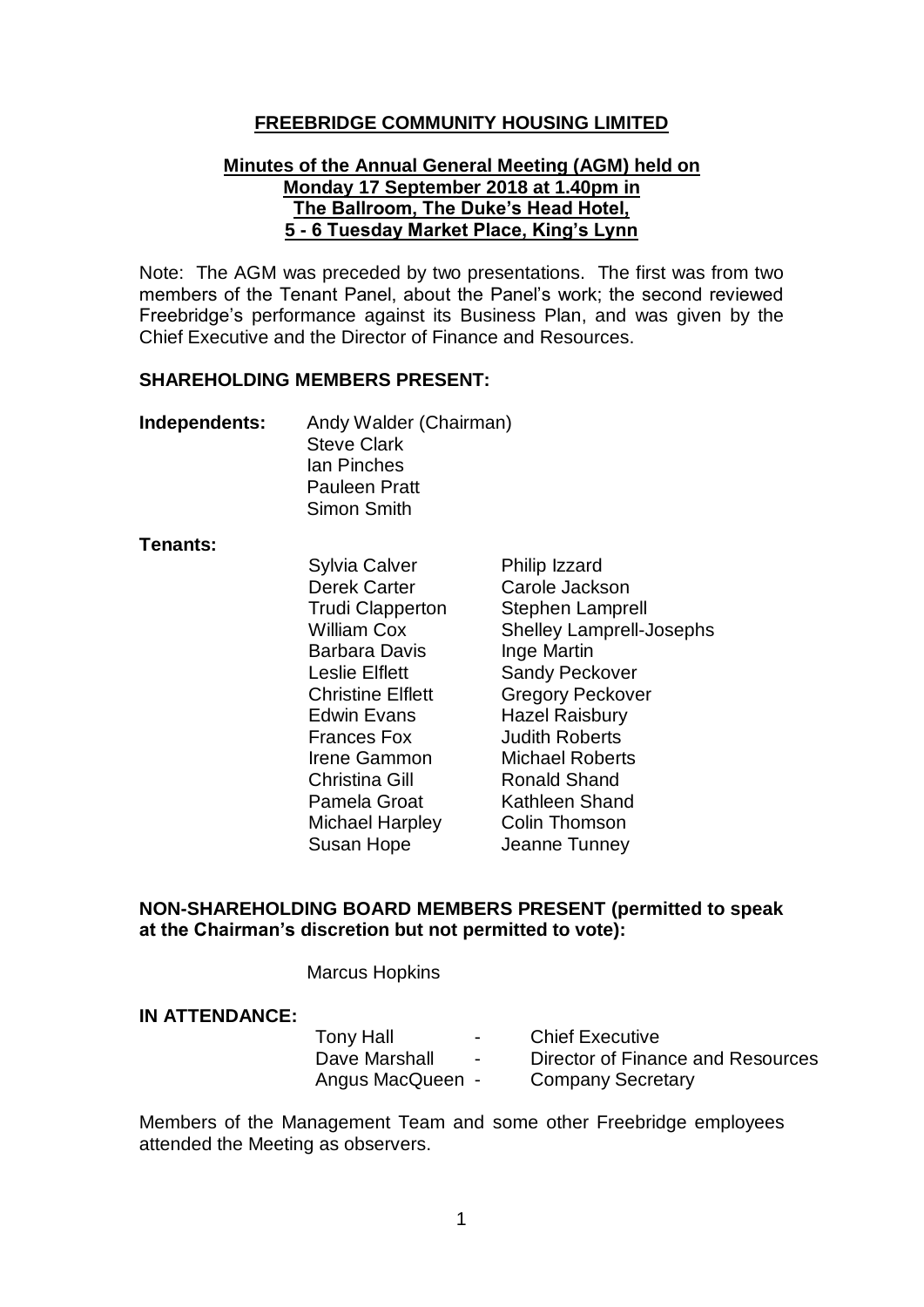# **1. APOLOGIES**

Trevor Allington, Leslie Barry, Brian Baylis, Charlotte Beck, Gillian Berrisford, Georgina Broughall, Valerie Carter, Anthony Caulder-Mason, Lawrence Cavanagh, Susan Cavanagh, Valerie Cox, Barbara Dewart, Penelope Duce, Stephen Fountain, Angela French, Glenn Gillott, Valerie Gooding, Eileen Hammond, Ian Lund, Jasmine Rigg, Morag Ross, David Ruddle, Roy Shelton, Jacqueline Shelton, Joy Simkin, David Simkin, Steven Smith, John Tansley and Mia West.

Brian Bayliss, Gillian Berrisford, Georgina Broughall, Anthony Caulder-Mason, Lawrence Cavanagh, Susan Cavanagh, Barbara Dewart, Stephen Fountain, Eileen Hammond, Ian Lund, Morag Ross, David Ruddle, Roy Skelton and Jacqueline Skelton had appointed the Chairman as their proxy.

Valerie Cox and Steven Smith had appointed William Cox as their proxy.

Valerie Carter had appointed Derek Carter as her proxy.

## **2. MINUTES**

Having been duly proposed and seconded, it was

**RESOLVED** (by 100% of those voting):That the minutes of the Annual General Meeting held on 18 September 2017 be confirmed as a correct record and signed by the Chairman.

## **3. AMENDMENTS TO THE RULES**

The Meeting considered suggested changes to the Rules.

Having been duly proposed and seconded, it was

**RESOLVED** (by 100% of those voting): That the Rules of the Society be amended in accordance with the schedule of amendments set out in the agenda and that any three shareholders be authorised to accept any alterations made in these Rules by the Financial Conduct Authority without further consulting the Society.

### **4. THE BOARD'S ANNUAL REPORT TO THE ANNUAL GENERAL MEETING**

The Meeting received the Board's Annual Report, which included the following:

- financial statements for the period to 31 March 2018, including:
	- o the revenue accounts and balance sheet for the last accounting period
	- o the Auditor's report on those accounts and balance sheet